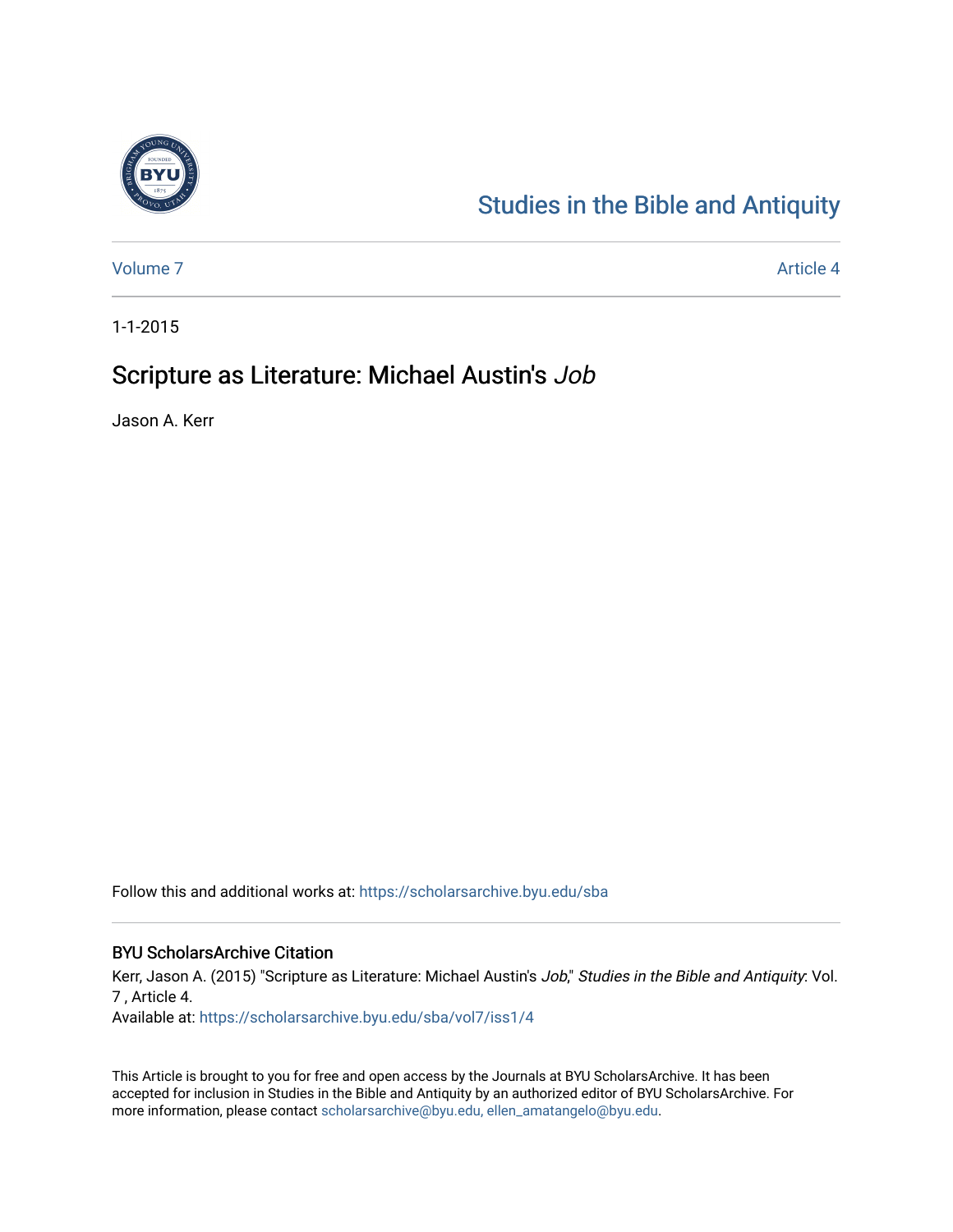# **Review Essay**

## Scripture as Literature: Michael Austin's *Job*

### *Jason A. Kerr*

Review of Michael Austin. *Re-reading Job: Understanding the Ancient World's Greatest Poem*. Salt Lake City: Greg Kofford Books, 2014.

In *Re-reading Job*, Michael Austin argues by both precept and example that literary methods afford a fruitful way of studying scripture. Austin is not the first Latter-day Saint to advocate such methods; in recent years several books have taken literary approaches to the Book of Mormon, drawing inspiration from books published in the early 1980s by Robert Alter and Northrop Frye that launched literary study of the Bible as a serious academic field.<sup>1</sup> For all this flurry of activity, though, such ways of reading remain unfamiliar to many Latter-day Saints, perhaps due in part to wariness about treating familiar biblical

*Studies in the Bible and Antiquity*, vol. 7, 2015, pp. 43–54

© 2015 Neal A. Maxwell Institute for Religious Scholarship, Brigham Young University

Article DOI: http://dx.doi.org/10.18809/sba.2015.0103 Journal DOI: http://dx.doi.org/10.18809/misba.21683166

<sup>1.</sup> Richard Dilworth Rust, *Feasting on the Word: The Literary Testimony of the Book of Mormon* (Salt Lake City: Deseret Book and FARMS, 1997); Grant Hardy, *Understanding the Book of Mormon: A Reader's Guide* (New York: Oxford University Press, 2010); Robert Alter, *The Art of Biblical Narrative* (New York: Basic, 1981); Northrop Frye, *The Great Code: The Bible and Literature* (New York: Harcourt Brace Jovanovich, 1982).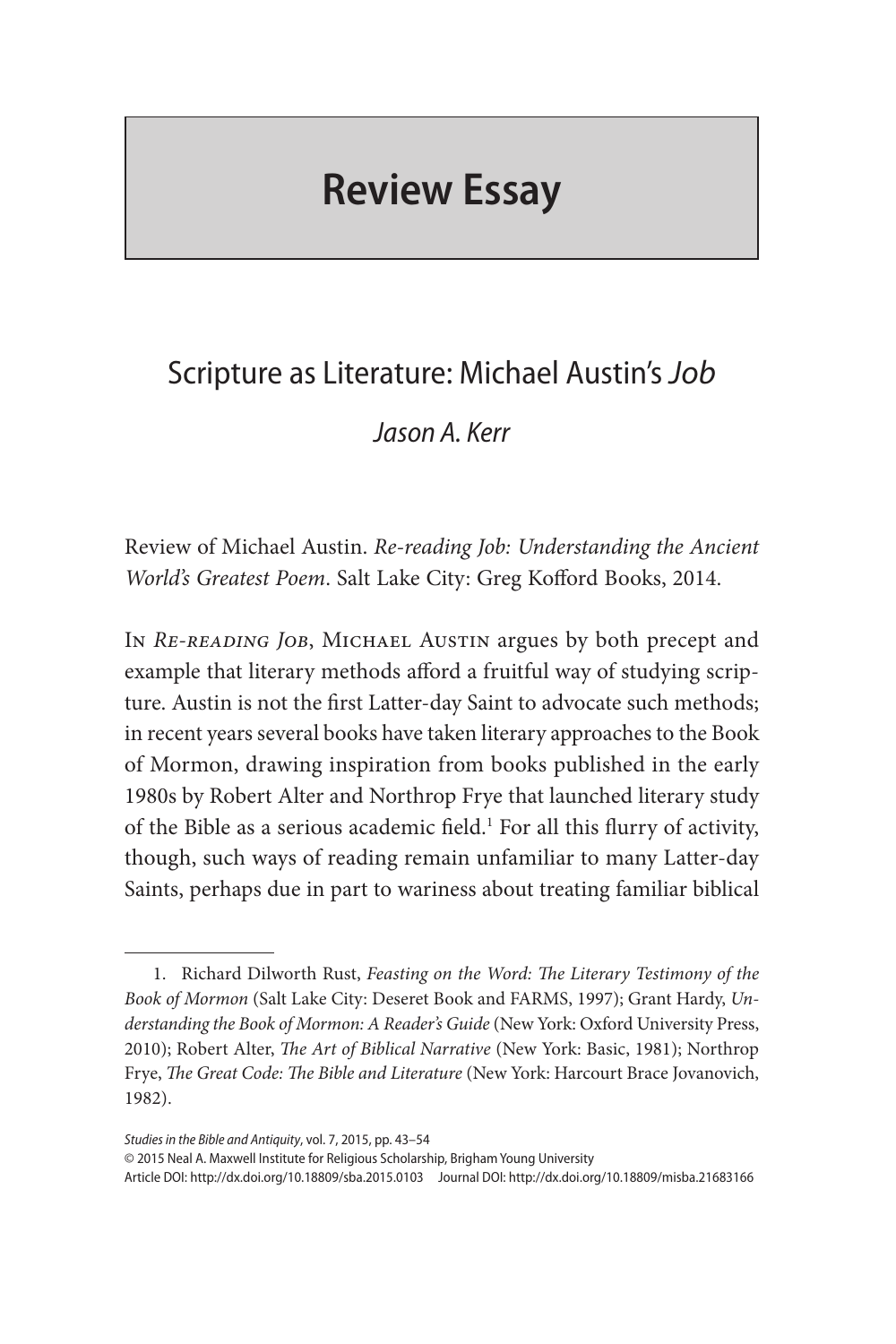figures as literary characters or favorite narratives as stories rather than historical accounts. Literary methods, however, enrich the practice of reading scripture by inviting readers to become aware of how they read, and this awareness sends readers into the depths of the text in ways that can produce devotional readings that attend closely to the complexities of human life. In this way, as Austin's book amply shows, literary study of scripture provides a powerful means of affirming the continued relevance of scripture, even amidst historical change.

Becoming aware of how one reads includes grappling with questions of historicity and historicism. In chapter 2 of *Re-reading Job,* Austin takes the stance that questions of historicity are more or less uninteresting: "As Latter-day Saints . . . we are free to seek our own inspiration in determining whether or not there was an actual man named Job who lived in a place called Uz. . . . I do not believe that the answer to this question matters" (p. 18). He then proceeds to build a case for reading Job as a fictional text because it begins with the Hebrew equivalent of "once upon a time," among myriad other details (including its problematic depiction of God). Fictional status does not, however, ipso facto undermine the book's connection with truth: "Acknowledged fictions can be assembled into narratives that convey profound—and true insights to those who read them" (p. 19). We can find, for instance, that *Middlemarch* conveys truth without our being obliged to believe in the historical existence of Dorothea Brooke or Edward Casaubon. More to the point, Jesus's parables can teach truth without requiring belief in the historical existence of a Samaritan who actually helped a wounded traveler on the road to Jericho. Such an approach assumes a transcendental, transhistorical truth that can be instantiated in vehicles whose accuracy or otherwise according to the methods of twenty-first-century historiography is of little moment.

Accordingly, it might appear that history matters little to literary readers of scripture, but such need not be the case. Austin draws on scholarship that locates the origins of the Job frame tale (the prose sections in chapters 1, 2, and the end of 42) in Persian folklore, but his reading also relies on the insights of historical biblical criticism,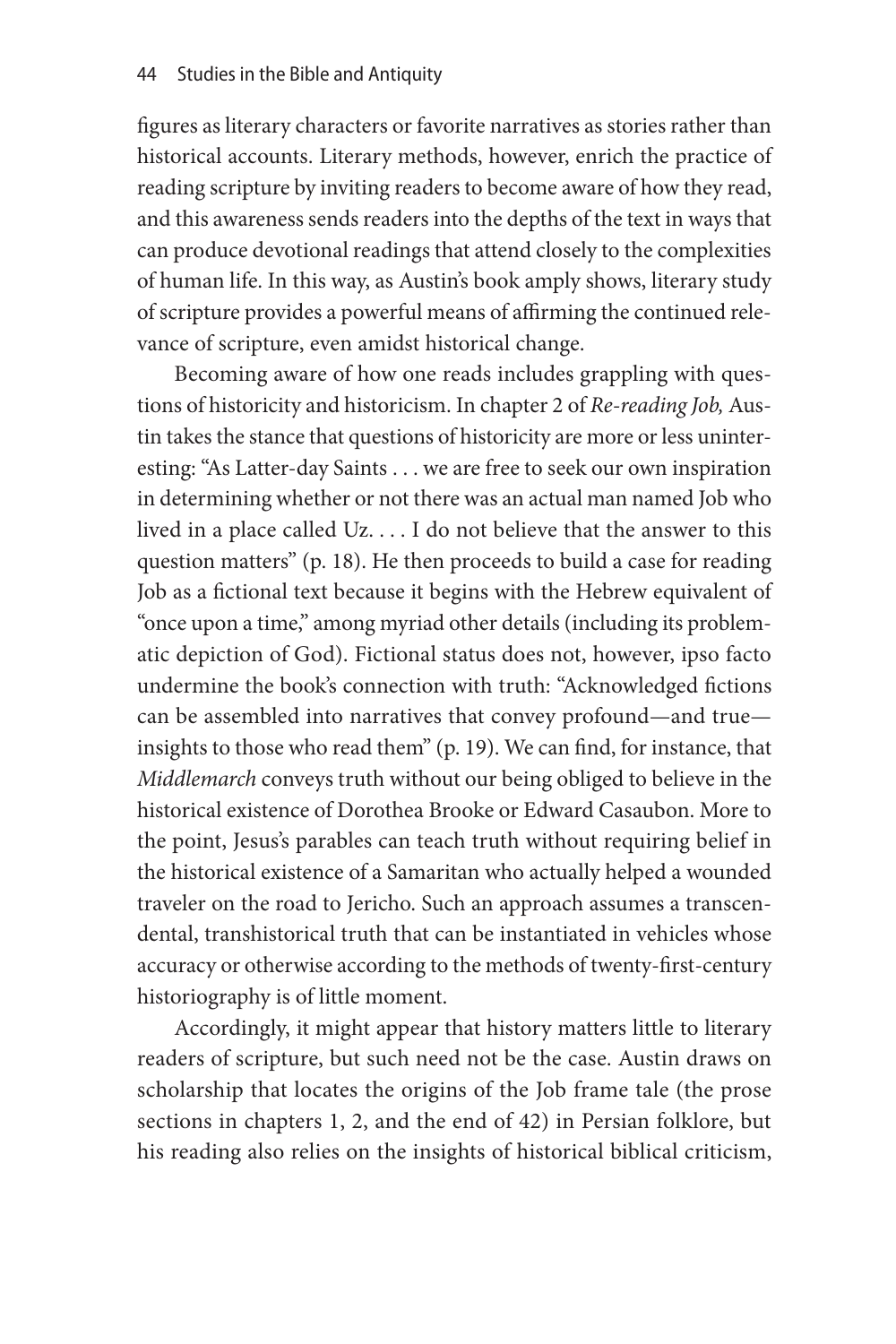particularly the notion that Israelite religion was a multifarious business in which Deuteronomistic, Priestly, and Wisdom schools of thought (however loosely defined) offered postexilic Jews different ways of understanding their national situation, history, and present obligations. Rather than treat this historical information merely as context, Austin (as would most literary scholars trained in the past three decades) understands that literature, whether fictional or factual, engages dialogically with its contexts, informing as well as being informed by them. In chapter 7 Austin presents the book of Job as an extended argument against the Deuteronomistic school, according to which the Babylonian exile resulted from Judah's breaking the covenant and thereby bringing on the curses described in Deuteronomy 28:47–57. In Austin's reading (which may oversimplify Deuteronomist thought), both Job and his comforters believe in what Latter-day Saints call "the law of the harvest"—the friends insist that Job's suffering means he must have done something wrong, and Job accuses God of injustice for punishing an innocent man. The Job poet, in Austin's reading, invites readers to see that the world is more morally complex than the law of the harvest allows, telling "the story of a man who thinks he is living in the world of Proverbs but finds himself trapped in that of Ecclesiastes with no way to escape" (p. 143). Thus, the book of Job offers a critique of what Austin describes as its host culture's prevailing religious orthodoxy, inviting readers to reject pat answers and to learn, instead, to ask more probing questions about the nature of God, the underpinnings of moral thought and practice, and so on. In this way, historically aware literary readings can send those who use them into processes of moral reasoning that, done well, can produce people able to respond with thoughtful faith to a complex range of human experiences.

The above claims hinge more on historical awareness than specific literary practice, however, which has to do with careful attention to the consequences of texts being written in a particular way. An immediate complication arises in that most Latter-day Saints do not have the training to read biblical texts in their original languages but must instead engage through the mediation of translation—a difficulty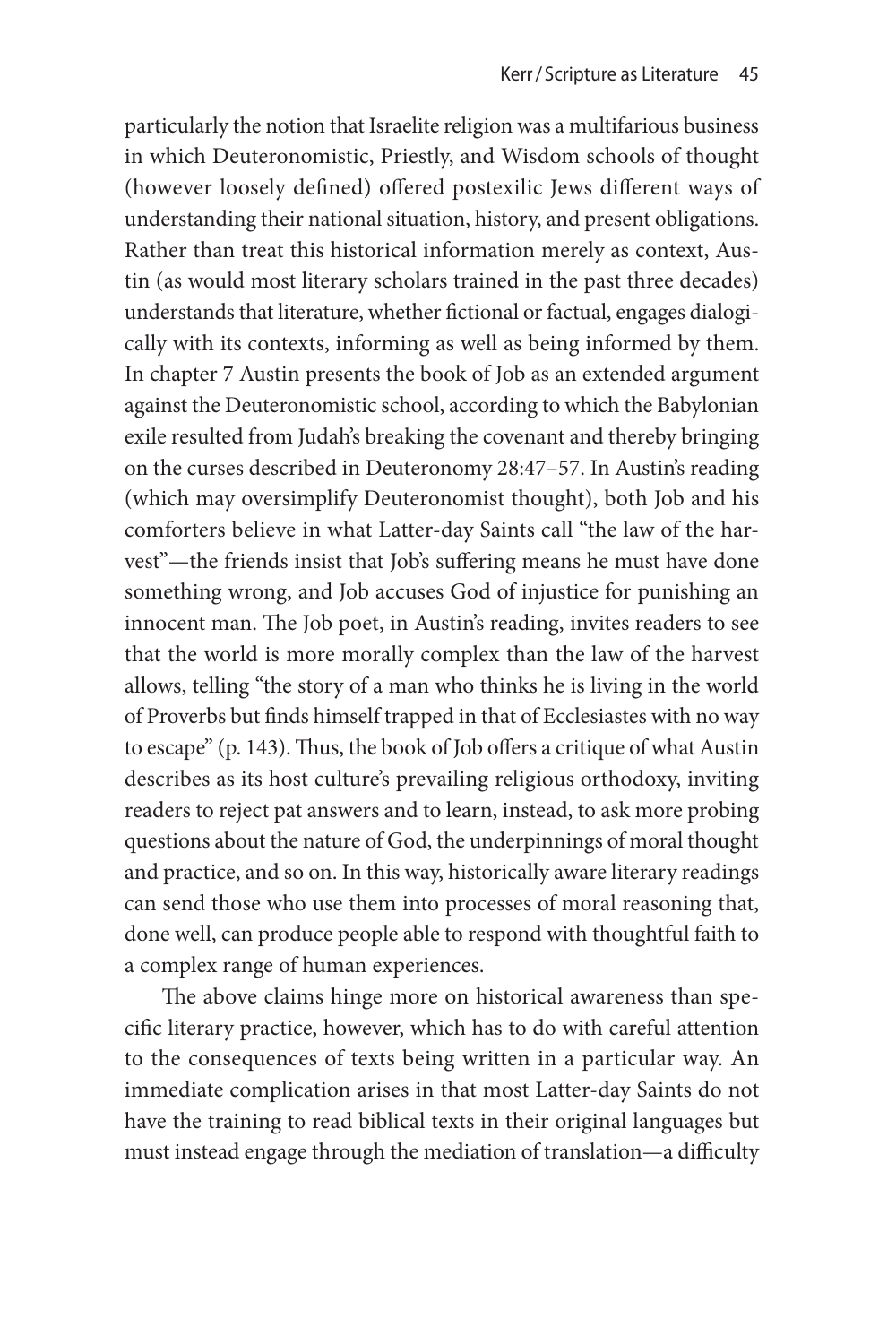further amplified by the anglophone church's continued use of the four-hundred-year-old King James Version (KJV), which adds the challenge of navigating early modern English to the mix. Here, too, history comes into play, for the past century has seen considerable philological advances that put modern scholars in much better stead to make sense of the Hebrew text than were their Jacobean counterparts (and with regard to the New Testament we now have access to much better manuscripts than those available to the KJV translators). This is to say that even though literary readings are of course possible using the church's lightly annotated edition of the KJV, modern study bibles (especially ones with thorough notes) can make literary readings much easier.

One feature of Job in which literary and historical readings come together in enriching ways has to do with Satan, or rather *ha-satan,* "the satan." The definite article means that this word cannot be read as a proper name but instead refers to an office, "the adversary," or "the accuser." As Austin explains, "'The satan' is a member of God's royal court like 'the messenger' or 'the advisor,' known only by his function. . . . [He] combines the functions of a district attorney and a star witness for the prosecution. His job is to keep the Kingdom of God safe by rooting out discontentment and sedition wherever it might be" (p. 35). Close attention to the text—noticing that definite article—prompts historical inquiry that then leads readers to divest the satan in Job of the diabolical trappings associated with his capitalized theological counterpart and instead understand this figure as a character in a story. This realization prompts the question of whether God in Job should also be treated as a literary figure rather than as a literal portrait of the true Deity, which raises the further question of genre: if Job isn't a historical account of an encounter between the one true God that other scriptures call us to worship and the capital-S Satan they invite us to spurn, what is it? Questions of this kind, and the insights that may follow them, are available to nonreaders of Hebrew only through study Bible annotations or similar secondary materials.

The question of just what sort of text Job happens to be illustrates another advantage of approaching scripture from a literary perspective,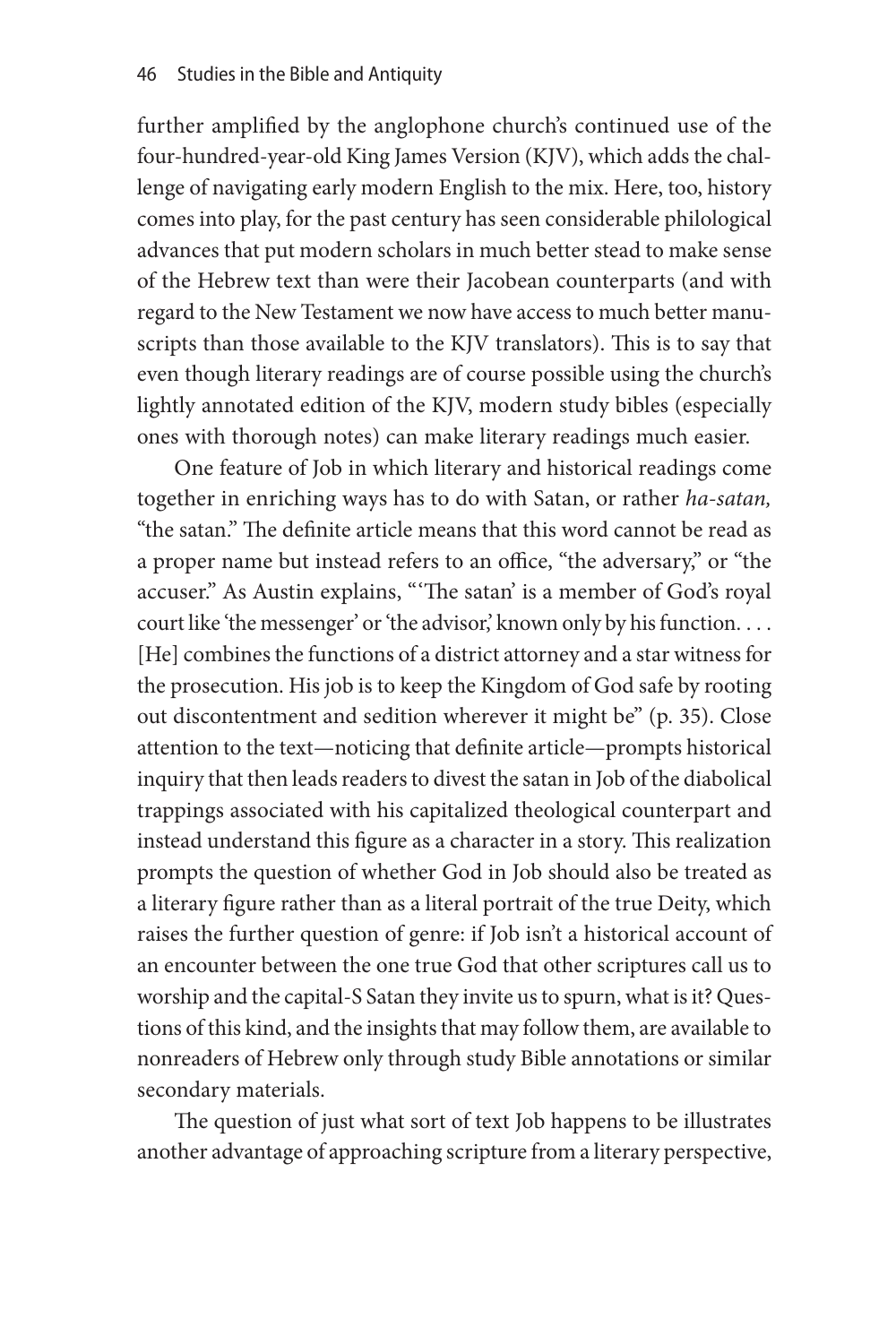including the use of modern translations of the Bible. Scripture contains multiple genres, and being aware of genres and their conventions can make us more sensitive readers. The Bible obviously contains a range of genres: the tightly written prose narratives of Genesis, the historical accounts in Samuel and Kings, the law codes in Leviticus and Deuteronomy, a range of poetic forms in the Psalms, satire in Jonah, literary prophecy of various kinds, and so on. Richard Rust has extended this kind of generic analysis to the Book of Mormon, analyzing its use of sermons, letters, and other forms. Attention to genre could also inform readings of the Doctrine and Covenants, which contains personal addresses of the sort addressed to Oliver Cowdery in section 6, ecclesiological instructions (e.g., sections 20 and 107), letters (sections 121–23), conciliar declarations (section 134), and press releases (section 135), among others. In Job, the most important generic point (aside from observing that it is a fictional account rather than a historically "true" one) is the text's shifting from prose to poetry at the beginning of chapter 3 and back to prose at 42:7. This is a shift that readers of the KJV, which uniformly renders the book in its lovely prose, will miss altogether.

The best way for people who don't read Hebrew to attune themselves to literary features of biblical texts is therefore to engage with multiple translations. The KJV should remain part of the picture, not only because it is the Bible with which most anglophone Latter-day Saints are most familiar, but also because, as Ronan Head observes, its language undergirds modern LDS scripture.<sup>2</sup> Putting modern translations like the New Revised Standard Version or the Jewish Publication Society (JPS) Tanakh—especially when these are published in study bible format complete with annotations—into conversation with the KJV can attune non-Hebrew readers to nuances of the text, especially

<sup>2.</sup> Ronan James Head, "Unity and the King James Bible," *Dialogue* 45/2 (2012): 45–58. On the history of Latter-day Saints and the King James Bible, see Philip L. Barlow, "Why the King James Version? From the Common to the Official Bible of Mormonism," *Dialogue* 22/2 (1989): 19–43, expanded in Barlow, *Mormons and the Bible: The Place of the Latter-day Saints in American Religion* (1991; repr., New York: Oxford University Press, 2013).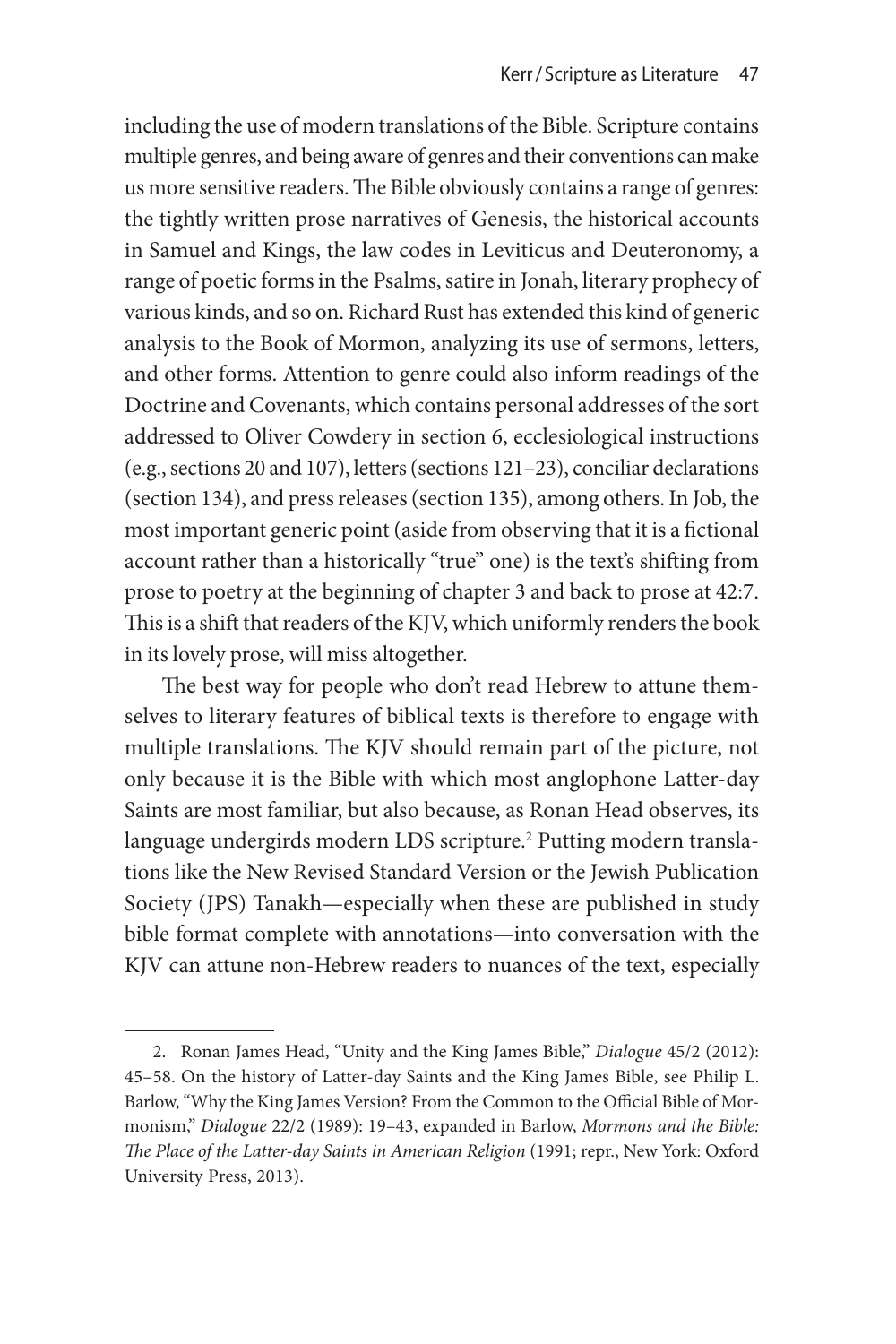where the Hebrew is difficult to translate, as happens frequently in Job. These translations, needless to say, render Hebrew verse as English verse and thus make at least that generic shift easier to notice. Anyone interested in literary readings, though, should be sure to include Robert Alter's translations in their collection of bibles.<sup>3</sup> Alter translates with the goal of making the English represent the literary features of the Hebrew as nearly as possible, explaining his thought process in copious notes. There is no real substitute for reading the Hebrew, but comparing multiple translations (especially when Alter's is among them) inculcates in readers an awareness of the mediation that translation performs while, somewhat paradoxically, also getting us as close to the original as possible without learning Hebrew.

Awareness of how translation affects scriptural meaning opens the door to a deeper awareness of how we habitually read in the first place. Sometimes the dislocation of encountering a new translation is all it takes to help us see that we perhaps hadn't quite thought through our interpretation of a particular passage. Austin's strongest case in point from Job is 19:25, which the KJV renders as "For I know *that* my redeemer liveth, and *that* he shall stand at the latter *day* upon the earth." The LDS Old Testament Gospel Doctrine manual reads this passage as being transparently about Jesus Christ, indeed going so far as to use it for the title of the Job lesson.<sup>4</sup> The JPS Tanakh, meanwhile, gives the passage as "But I know that my Vindicator lives; in the end He will testify on earth." Alter's translation comes closer to the KJV—"But I know my redeemer lives, / and in the end he will stand up on earth"—but his note adds crucial context:

This famous line, long the subject of Christological interpretation, in fact continues the imagery of a legal trial to which Job reverts so often. The redeemer is someone, usually a family member,

<sup>3.</sup> Michael Austin, personal communication to author, April 28, 2015. Although Austin quotes from the New Jewish Publication Society Tanakh, he prefers Alter's translation, which licensing fees prevented him from using in the book.

<sup>4.</sup> *Old Testament: Gospel Doctrine Teacher's Manual* (Salt Lake City: The Church of Jesus Christ of Latter-day Saints, 2001), 157–61.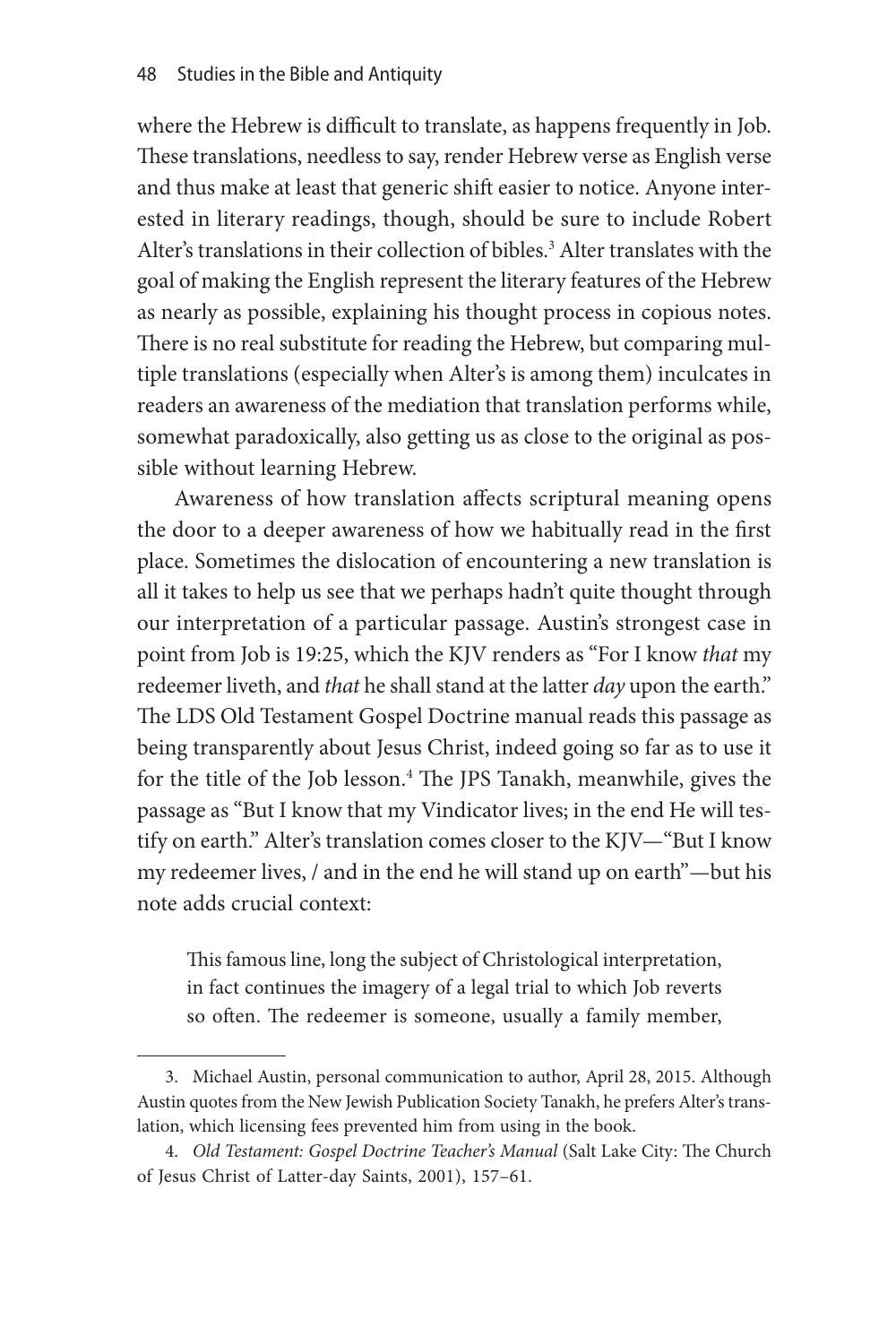who will come forth and bear witness on his behalf, and the use of "stand up" in the second verset has precisely that courtroom connotation<sup>5</sup>

Alter soft-pedals the point somewhat, half-countering the christological reading without quite explaining why it doesn't work. Austin builds on this context and philological investigation of the word translated "redeemer" (*go*ʾ*el,* a form of *ga*ʾ*al*) to drive the implications home:

There are many scenarios in which an Old Testament figure might plausibly talk about the prophesied Messiah as a *ga*ʾ*al.* But Job 19:25 is not one of them. . . . Job is not looking for someone to redeem him from his sinful human nature or from spiritual bondage. He wants someone to testify on his behalf to convince God that he did not do whatever God thinks he did—and therefore to restore, if only posthumously, both his reputation and his estate. (pp. 105–6)

That is, Job is looking for an avenger of blood (another possible translation of *go*ʾ*el*) to vindicate him against God. He isn't expressing faith in God but rather in someone who will correct the injustice he believes that God has done to him.

This interpretation calls habituated Christian ways of reading the passage sharply into question. One need not agree with Austin's reading for the desired effect to occur: instead of seeing the word *redeemer* and immediately assuming Jesus, we pause and think again. We consider the surrounding verses. Although the Gospel Doctrine manual includes the whole of chapter 19 in the assigned reading, the lesson plan refers only to verses 25–27, omitting 21, which clearly identifies God as the entity Job blames for his afflictions: "Pity me! Pity me! You are my friends; For the hand of God has struck me!" (NJPS).<sup>6</sup> This is to say nothing of the litany of complaints directed at God in verses 8–13. Admittedly, a christological reading is still possible in light of this knowledge, but producing one

<sup>5.</sup> Robert Alter, *The Wisdom Books: Job, Proverbs, and Ecclesiastes* (New York: Norton, 2010), 83–84.

<sup>6.</sup> *Old Testament: Gospel Doctrine Teacher's Manual*, 159.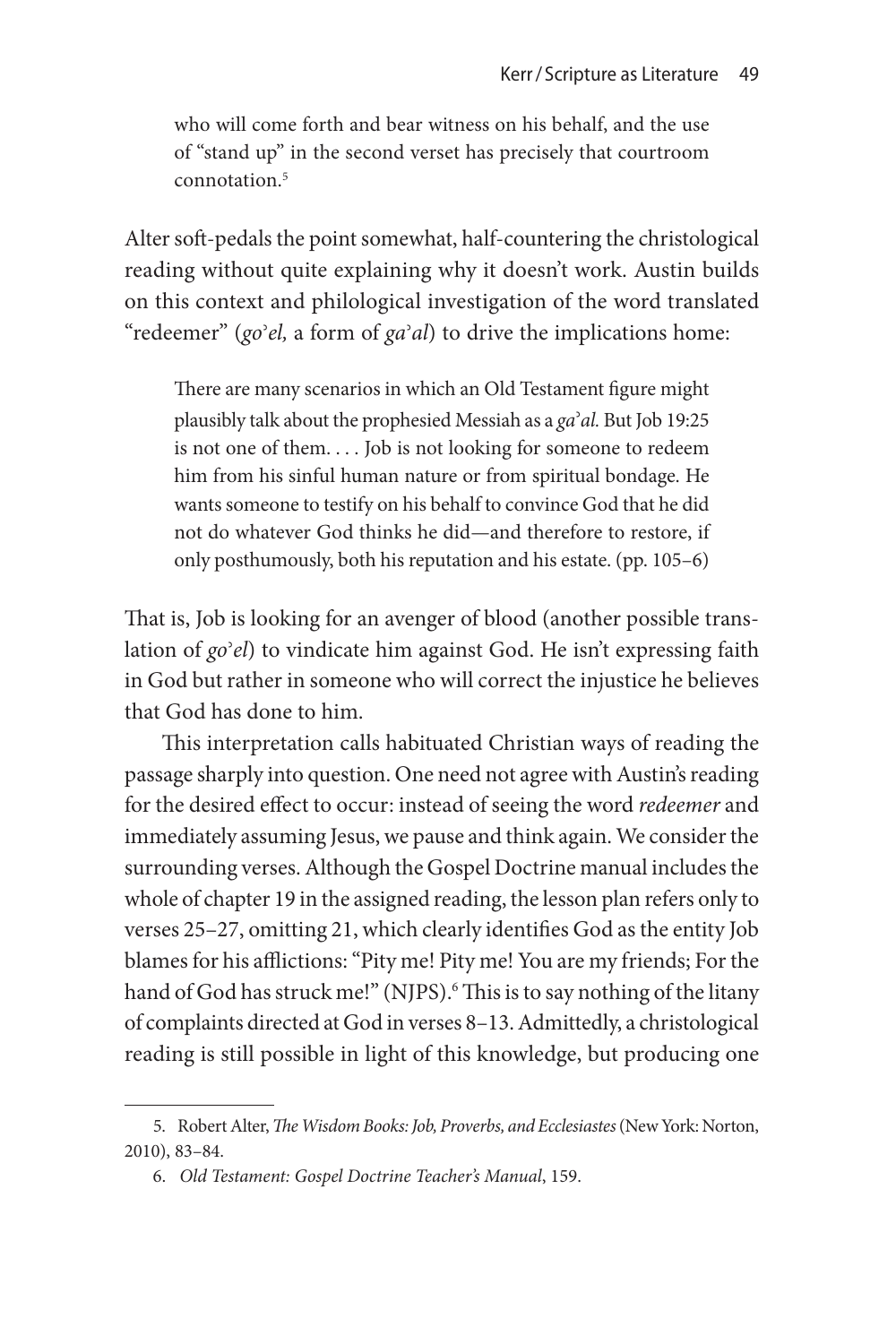demands more thought and care than simply identifying the "redeemer" with Jesus. One possibility requires accounting for a malicious God whom Jesus will placate on our behalf. Alternatively, reading in light of God's stern rebuke of Job in the theophany that concludes the poem, we could think about how Jesus engages in our lives when we completely misunderstand how God works—an approach that would require thinking about God in Job as a character we're supposed to critique rather than as an accurate depiction of Deity. The superficial "redeemer = Jesus" reading has been uplifting Christians for fifteen hundred years and shouldn't be dismissed too casually, and yet getting beyond the surface of this famous passage opens up opportunities for a grittier theological account of what part Jesus plays in human-divine relationships. Literary approaches to scripture value this kind of deep dive into the text and the difficult questions it raises when put to close scrutiny.

By inviting readers to slow down before reaching homiletic conclusions, literary approaches work in harmony with the long-standing Jewish (and related Christian) interpretive practice known as PaRDeS, an acronym for *Peshat* (literal reading), *Remez* (allegorical reading), *Derash* (homiletic reading), and *Sod* (mystical reading). This method distinguishes literal reading (*peshat*) from spiritual readings (the other three), with the idea that one ought to pursue *peshat* before moving on to the others—in part because *peshat* is the best way of learning that other kinds of reading are necessary.<sup>7</sup> Such literal reading sounds easy, but as the example of Job 19:25 illustrates, it requires painstaking attention, often involving research with spurs shooting off in several directions. A literary approach adds to the possibilities *peshat* might explore by adding literary interpretations to the mix. As John Crawford points out, Austin's book is more a reception history of Job than a close reading, drawing readers' attention to a range of literary retellings of and responses to the book of Job.8 Rewritings—like Franz Kafka's *The Trial* or Robert

<sup>7.</sup> For instance, Maimonides' *Guide to the Perplexed* is an extended exercise in showing that passages with problematic *peshat* readings require allegorical interpretation of various kinds.

<sup>8.</sup> John Crawford, "Job: A Useful Reading," *Dialogue* 48/1 (2015): 153–56.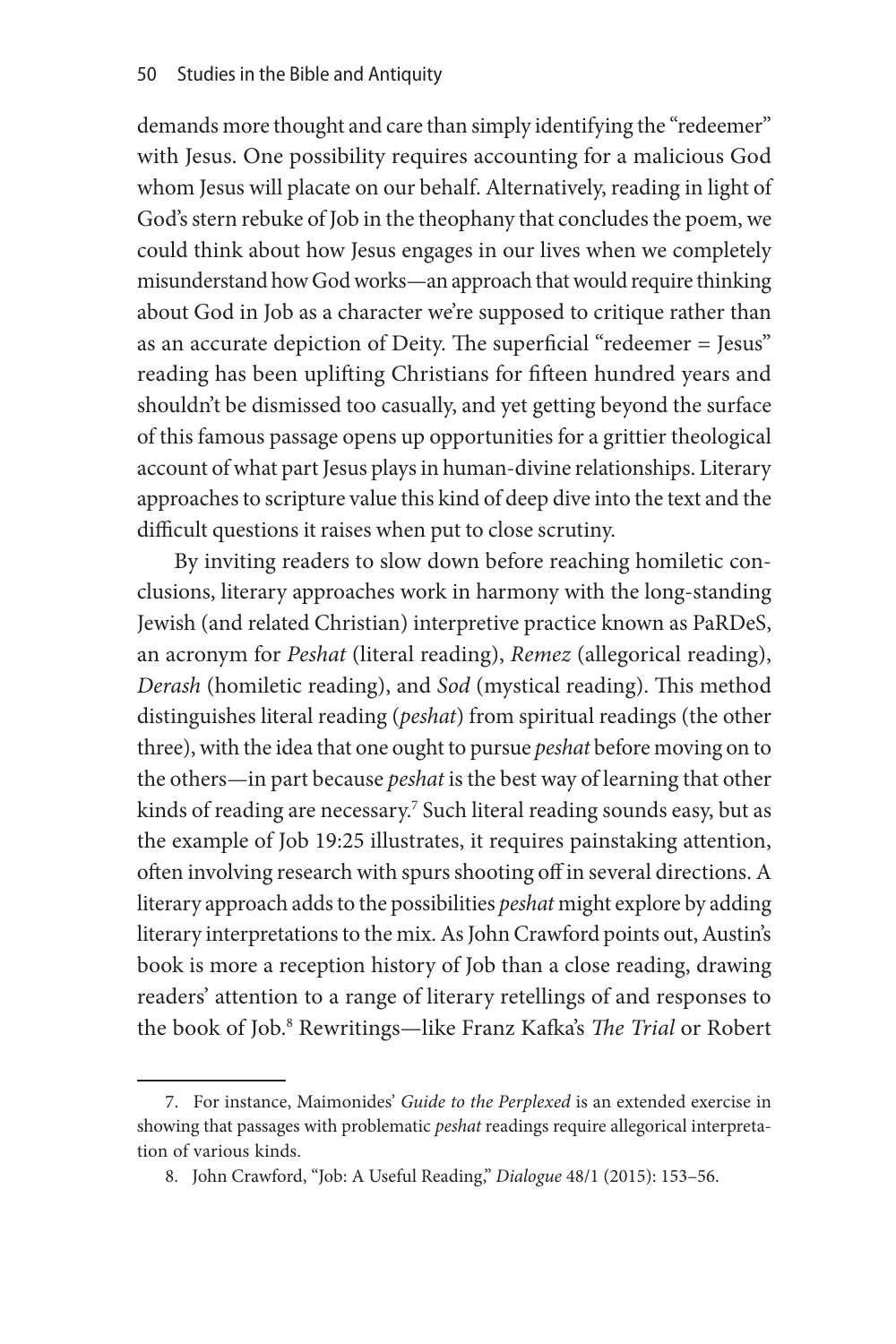Frost's *A Masque of Reason*—attest particular ways of reading that can help readers see the scriptural text in new ways after encountering the literary adaptations. Such work can lay the foundation for homiletic interpretations that respond powerfully to the complexities of human life by attending closely to the complexities of the scriptural text.

Austin's book does *peshat* well at a macro level, if not so much at the micro level. He devotes four chapters (out of ten), comprising about 60 pages (out of 150) to reading Job, a book of 42 chapters that (including the introduction) occupies 66 rather larger pages in the *Jewish Study Bible.* These chapters aim to present the big picture of a prose frame tale, a Wisdom dialogue in verse, some odds and ends, and the concluding theophany, doing just enough close reading to give readers a reasonably detailed but still broad sense of how the book as a whole works. The Wisdom dialogue, at 24 chapters comprising well over half the book, receives 15 pages. This forest-rather-than-trees approach is useful for readers accustomed to thinking of Job as the frame tale with a christological verse dropped somewhere in the vast unknown of the middle chapters, and it provides a fair enough *peshat* reading of the book as a whole to serve as the launching pad for the applied readings of the final four chapters. Chapter 7 reads the book of Job as a critique of the law of the harvest, arguing that it privileges kindness to friends over defending religious orthodoxy, including the justice of God. Austin takes on the familiar reading of 19:25 in chapter 8, arguing that even though this verse does not testify of Christ, the book's universalism, its parallels with the Sermon on the Mount and the parable of the Good Samaritan, and its acknowledgement of the need for reconciliation between humans and God make it the most profoundly Christian book in the Old Testament. Chapter 9 explores uses of Job to construct (or critique) theodicies in the wake of the Holocaust, including literary works that put God on trial, arguing that we shouldn't use the idea of God to dismiss other people's suffering. Finally, in chapter 10 Austin works to situate Job in the complex category of biblical Wisdom Literature before advancing a final argument that imaginative literature is not at all incompatible with divine revelation. These chapters present compelling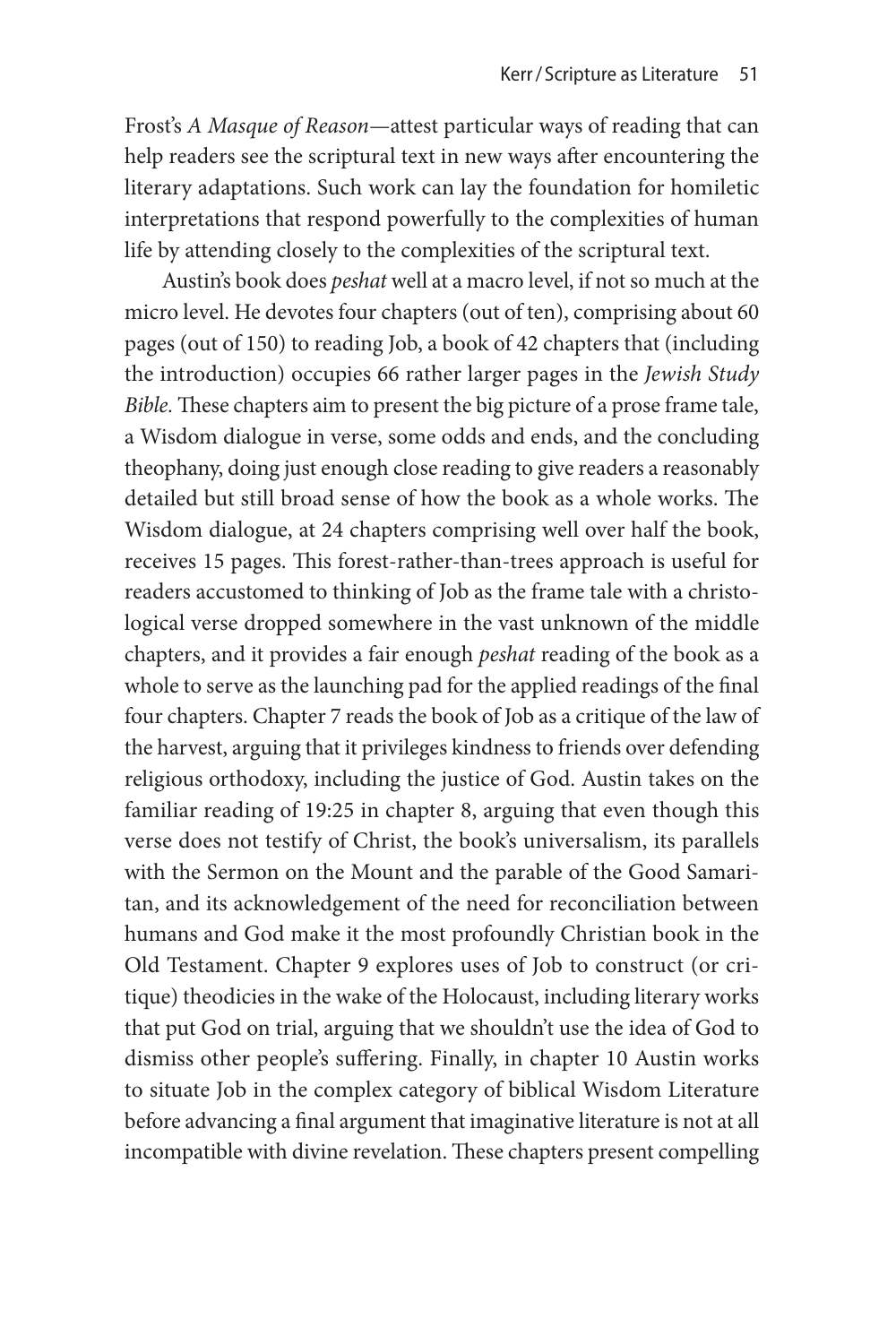arguments, and chapters 9 and 10 especially show the kind of payoff that careful attention to the text can yield. Sometimes careful attention undercuts familiar ideas—for instance, that 19:25 refers to Jesus—but it can also replace those ideas with more robust ones: a message of God's love for all his children, an ethic of care for the suffering.

Austin's focus on the big picture serves as a helpful introduction to deeper study of Job, upon which readers will learn, perhaps unsurprisingly, that Job is even more complicated than Austin allows. He writes frequently that Job is a great poem, but he does not do quite enough analysis of how the poem works or what makes it great. The concluding theophany is indeed sublime poetry, but Austin limits himself to higher-order analysis, simply saying that the point of chapters 38 and 39 is to demonstrate God's greatness. Austin notes that scholars have been underwhelmed with God's response to Job's questions; however, he suggests that God does respond to Job's accusations of injustice. A closer look challenges this perspective by, for example, bringing out God's sarcasm, which turns Job into the Deity's rhetorical plaything. One instance of sarcasm appears in 38:19–21:

Where is the way that light dwells, and darkness, where is its place, that you might take it to its home and understand the paths to its house? You know, for you were born then, and the number of your days is great! (Alter)

Given that the frame tale makes God complicit in Job's suffering, this concluding insistence on the length of his days is nothing short of cruel. First of all, the line's sarcastic tone means that God is suggesting that Job's life will not be so long after all, which can only call to mind the divinely permitted deaths of his children. God's calling oblique attention to his own arbitrariness in allowing Job's suffering hardly provides an effective defense against accusations of injustice.

In a further passage, thick with irony, God invites Job to prove his own strength by crushing proud people in an angry fit: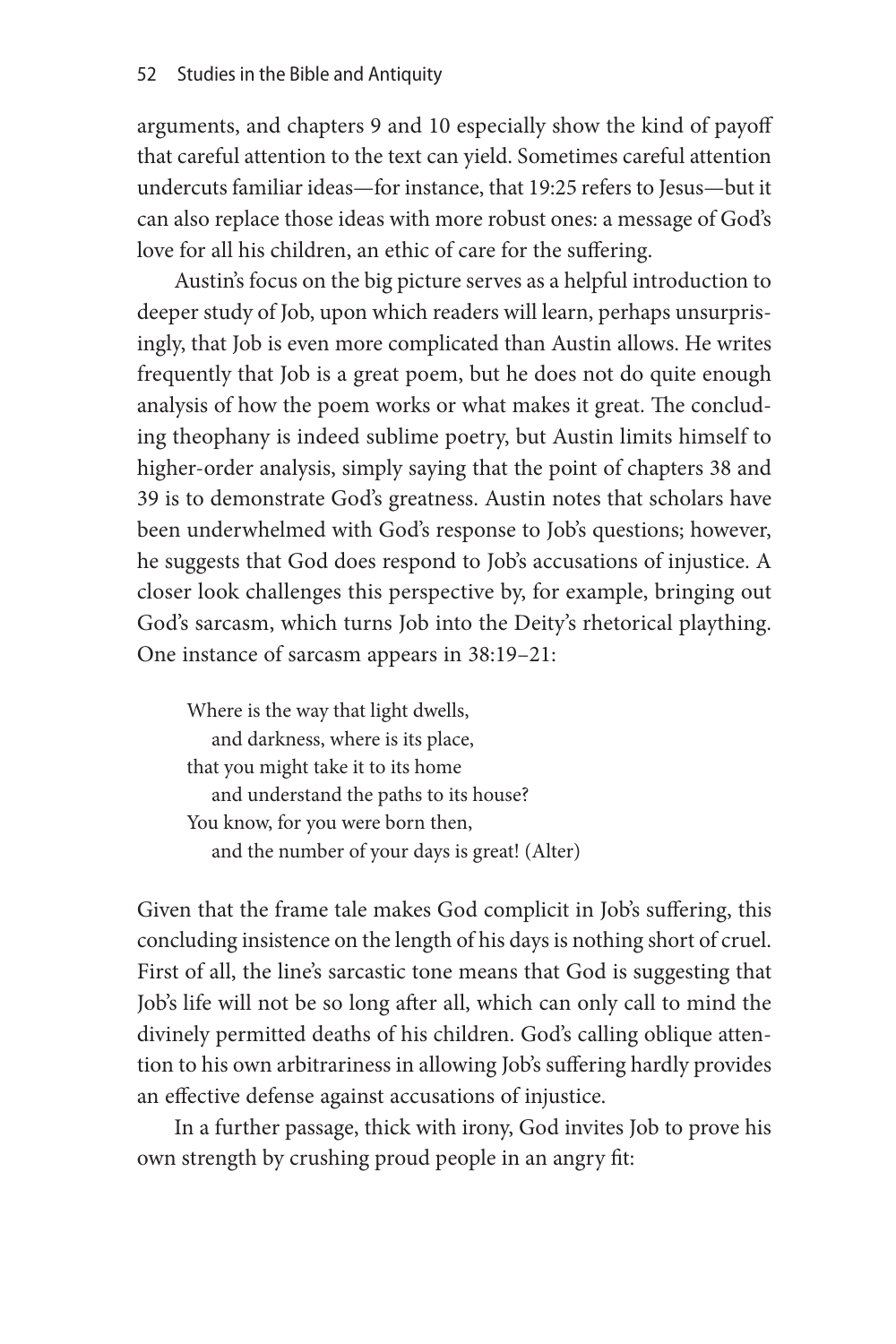If you have an arm like God's, and with a voice like His you can thunder, put on pride and preeminence, and grandeur and glory don. Let loose your utmost wrath, see every proud man, bring him low. See every proud man, make him kneel, tramp on the wicked where they are. Bury them in the dust together, shut them up in the grave. And I on my part shall acclaim you, for your right hand triumphs for you. (40:9–14 Alter)

Perversely, God will acknowledge the righteousness of Job's cause only if Job does to others what God has done to him. That is, God offers to vindicate his own justice by implicating Job in similar behavior. How, after all, is the theophanic show of force, whose stated purpose is to correct one "that darkens counsel by words without knowledge" (38:2 NRSV), anything other than a rather petulant crushing of human pride?

Austin acknowledges readings, notably Jung's, that find the theophany dissatisfying, but his attempted defense—at least God shows up! underserves the Job poet's achievement in passages like these. By portraying a God who is just as all-powerful as he claims, but who uses that power to rub Job's face in the very suffering that he allowed the satan to inflict, the poem invites readers to scrutinize their deepest beliefs. Such scrutiny happens through both literary and theological reflection, intertwining the processes of figuring out what the text actually says and working through the theological implications of various possible meanings. Austin credits the Job poet with greater moral complexity than any of the characters in the poem individually possess, which means that the poem's moral insights can only be discovered through careful reading, accompanied by lots of questions. Literary approaches to scripture involve ongoing dialogue between making sense of texts and working out their applications. These applications need not be devotional, but they certainly can be, and given that devotional readings do and should